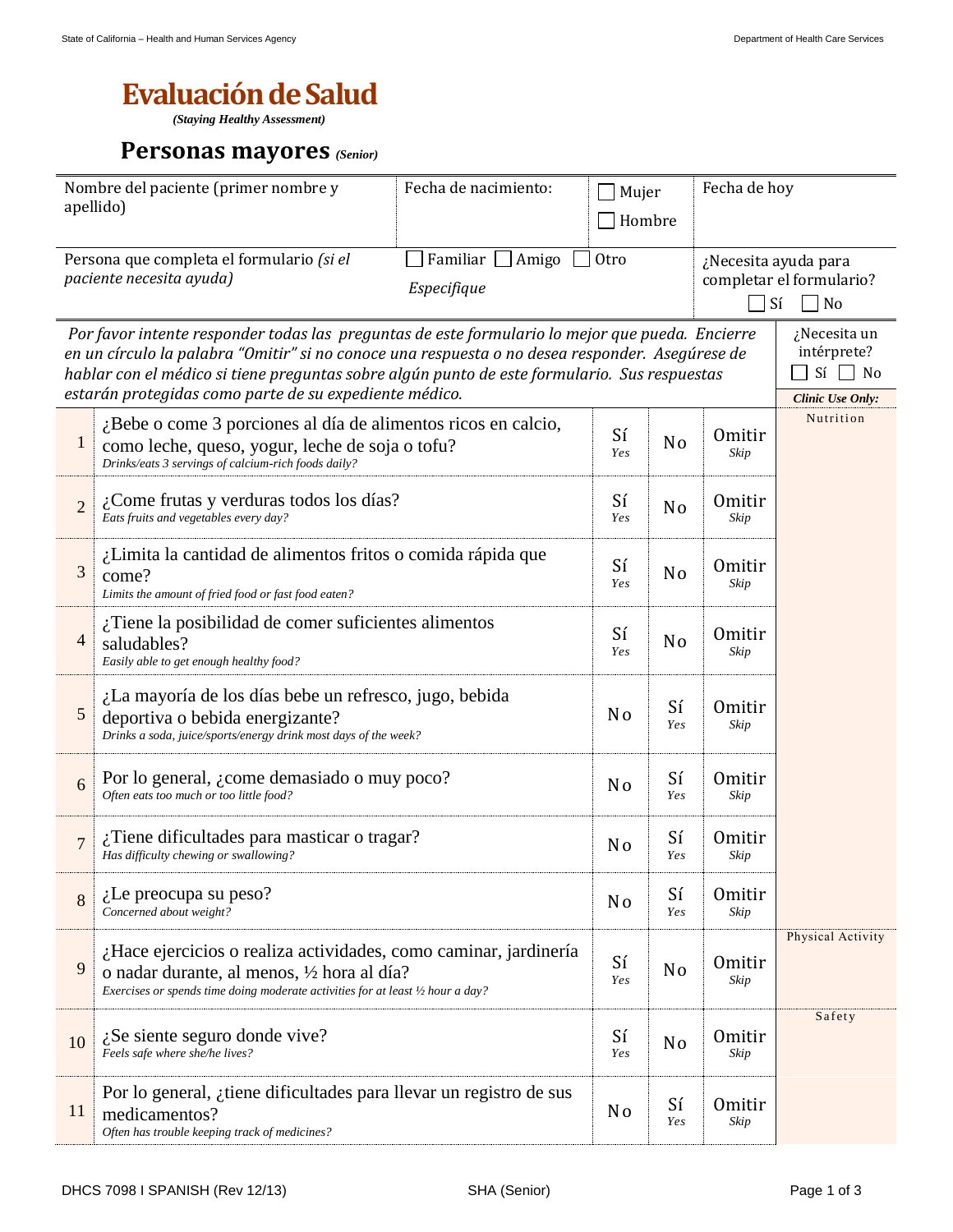| 12 | ¿Sus familiares o amigos se preocupan por la forma en que<br>conduce?<br>Family members/friends worried about her/his driving?                                                                                              | N <sub>o</sub>   | Sí<br><b>Yes</b> | <b>Omitir</b><br>Skip |                               |
|----|-----------------------------------------------------------------------------------------------------------------------------------------------------------------------------------------------------------------------------|------------------|------------------|-----------------------|-------------------------------|
| 13 | ¿Ha tenido accidentes automovilísticos últimamente?<br>Had any car accidents lately?                                                                                                                                        | N <sub>0</sub>   | Sí<br><b>Yes</b> | <b>Omitir</b><br>Skip |                               |
| 14 | $\lambda$ A veces se cae y se lastima, o le resulta difícil ponerse de pie?<br>Sometimes falls and hurts self, or has difficulty getting up?                                                                                | N <sub>o</sub>   | Sí<br><b>Yes</b> | <b>Omitir</b><br>Skip |                               |
| 15 | Durante el último año, ¿alguien lo ha golpeado, abofeteado o<br>lastimado físicamente?<br>Been hit, slapped, kicked, or physically hurt by someone in past year?                                                            | N <sub>0</sub>   | Sí<br><b>Yes</b> | <b>Omitir</b><br>Skip |                               |
| 16 | ¿Tiene un revólver en su hogar o en el lugar donde vive?<br>Keeps a gun in house or place where she/he lives?                                                                                                               | N <sub>0</sub>   | Sí<br><b>Yes</b> | Omitir<br>Skip        |                               |
| 17 | $i$ Se cepilla los dientes y los limpia con hilo dental todos los<br>días?<br>Brushes and flosses teeth daily?                                                                                                              | Sí<br><b>Yes</b> | No               | Omitir<br>Skip        | Dental Health                 |
| 18 | ¿Con frecuencia se siente triste, desesperanzado, enojado o<br>preocupado?<br>Often feels sad, hopeless, angry, or worried?                                                                                                 | N <sub>o</sub>   | Sí<br><b>Yes</b> | <b>Omitir</b><br>Skip | Mental Health                 |
| 19 | $i$ Con frecuencia tiene dificultades para dormir?<br>Often has trouble sleeping?                                                                                                                                           | N <sub>0</sub>   | Sí<br><b>Yes</b> | <b>Omitir</b><br>Skip |                               |
| 20 | Usted u otras personas creen que tiene problemas para recordar<br>cosas?<br>Thinks or others think that she/he is having trouble remembering things?                                                                        | N <sub>0</sub>   | Sí<br><b>Yes</b> | <b>Omitir</b><br>Skip |                               |
| 21 | ¿Fuma o masca tabaco?<br>Smokes or chews tobacco?                                                                                                                                                                           | N <sub>o</sub>   | Sí<br><b>Yes</b> | Omitir<br>Skip        | Alcohol, Tobacco,<br>Drug Use |
| 22 | ¿Sus amigos o familiares fuman en su hogar o en el lugar donde<br>vive?<br>Friends/family members smoke in house or place where she/he lives?                                                                               | N <sub>0</sub>   | Sí<br><b>Yes</b> | <b>Omitir</b><br>Skip |                               |
| 23 | En el último año ¿ha tomado 4 o más bebidas alcohólicas en un<br>solo día?<br>In the past year, had 4 or more alcohol drinks in one day?                                                                                    | N <sub>o</sub>   | Sí<br><b>Yes</b> | <b>Omitir</b><br>Skip |                               |
| 24 | ¿Consume drogas o medicamentos para ayudarlo a dormir,<br>relajarse, calmarse, sentirse mejor o perder peso?<br>Uses any drugs/medicines to help sleep, relax, calm down, feel better, or lose weight?                      | N <sub>o</sub>   | Sí<br><b>Yes</b> | <b>Omitir</b><br>Skip |                               |
| 25 | ¿Cree que usted o su pareja pueden tener una infección de<br>transmisión sexual (sexually transmitted infection, STI), como<br>clamidia, gonorrea, verrugas genitales, etc.?<br>Thinks she/he or partner could have an STI? | N <sub>o</sub>   | Sí<br><i>Yes</i> | <b>Omitir</b><br>Skip | Sexual Issues                 |